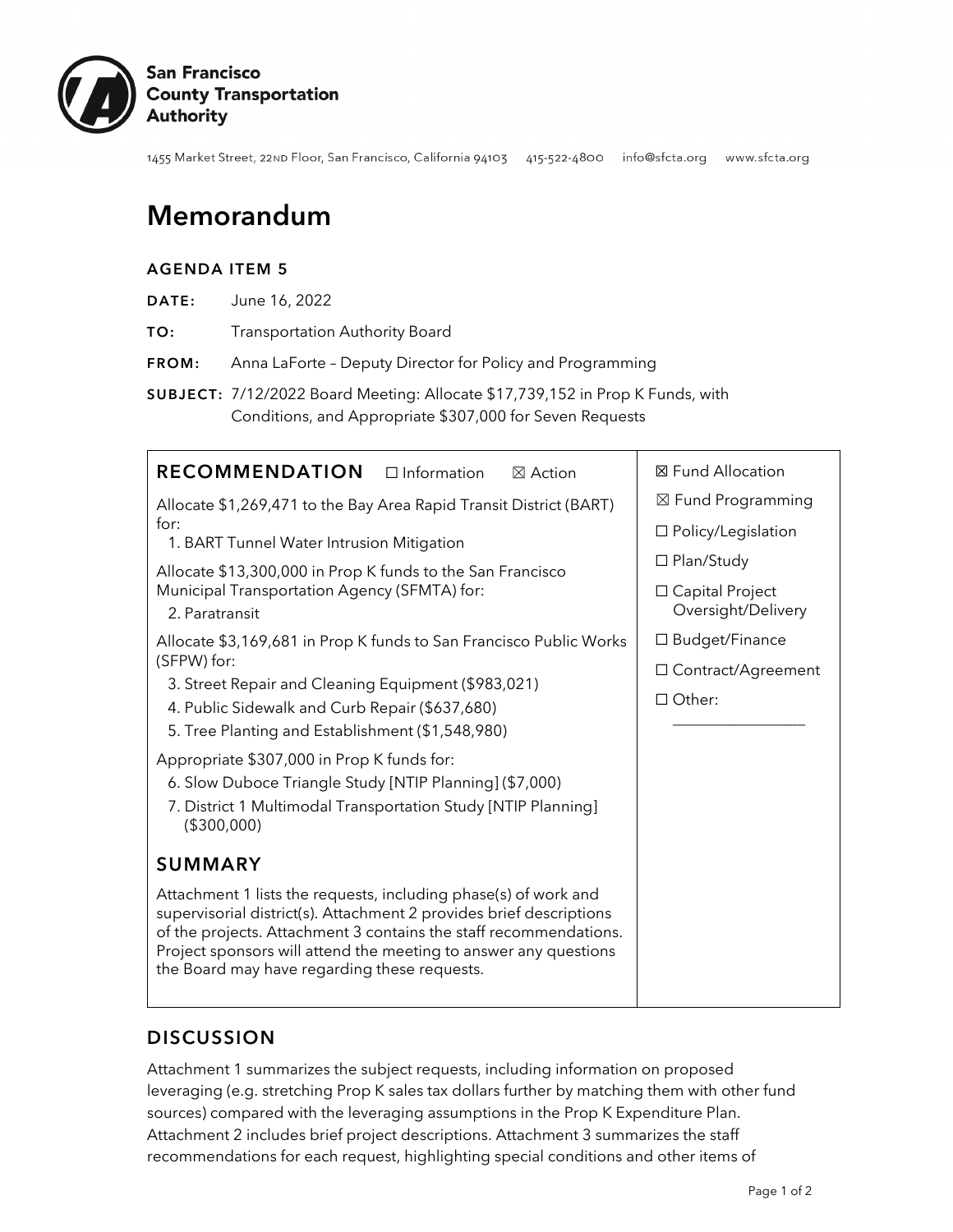

interest. An Allocation Request Form for each project is enclosed, with more detailed information on scope, schedule, budget, funding, deliverables and special conditions.

### FINANCIAL IMPACT

The recommended action would allocate and appropriate \$18,046,152 in Prop K funds. The allocations and appropriations would be subject to the Fiscal Year Cash Flow Distribution Schedules contained in the enclosed Allocation Request Forms.

Attachment 4 shows the Prop K Fiscal Year 2022/23 allocations and appropriations approved to date, with associated annual cash flow commitments as well as the recommended allocation and cash flow amounts that are the subject of this memorandum.

Sufficient funds are included in the proposed Fiscal Year 2022/23 annual budget. Furthermore, sufficient funds will be included in future budgets to cover the recommended cash flow distributions in those fiscal years.

## CAC POSITION

The Community Advisory Committee will consider this item at its June 22, 2022, meeting.

### SUPPLEMENTAL MATERIALS

- Attachment 1 Summary of Requests
- Attachment 2 Project Descriptions
- Attachment 3 Staff Recommendations
- Attachment 4 Prop K Allocation Summary FY 2022/23
- Enclosure Allocation Request Forms (7)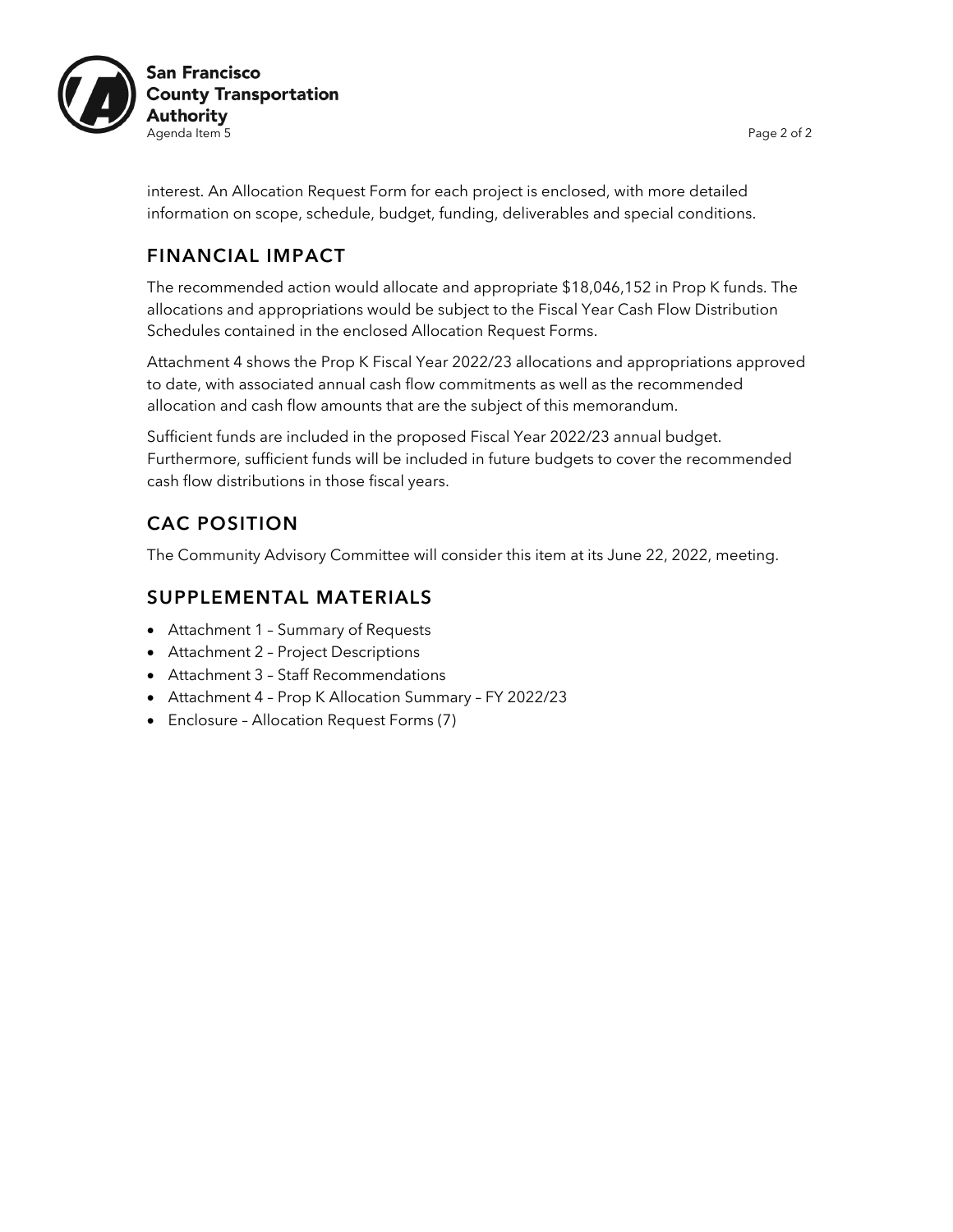|          |                          |                                 |                                                                  |                                  |                         |                                                |                                                   | Leveraging                                               |                       |             |
|----------|--------------------------|---------------------------------|------------------------------------------------------------------|----------------------------------|-------------------------|------------------------------------------------|---------------------------------------------------|----------------------------------------------------------|-----------------------|-------------|
| Source   | EP Line No./<br>Category | Project<br>Sponsor <sup>2</sup> | <b>Project Name</b>                                              | Current<br><b>Prop K Request</b> |                         | <b>Total Cost for</b><br>Requested<br>Phase(s) | Expected<br>Leveraging<br>by EP Line <sup>3</sup> | Actual<br>Leveraging by<br>Project Phase(s) <sup>4</sup> | Phase(s)<br>Requested | District(s) |
| Prop K   | 22B                      | <b>BART</b>                     | <b>BART</b> Tunnel Water Intrusion<br>Mitigation                 | \$<br>1,269,471                  | $\$\$                   | 36,070,000                                     | 78%                                               | 96%                                                      | Construction          | 3, 5, 6, 9  |
| Prop K   | 23                       | <b>SFMTA</b>                    | Paratransit                                                      | \$<br>13,300,000                 | \$                      | 33,021,532                                     | 27%                                               | 60%                                                      | Operations            | Citywide    |
| Prop K   | 35                       | <b>SFPW</b>                     | Street Repair and Cleaning<br>Equipment                          | \$<br>983,021                    | \$                      | 983,021                                        | 29%                                               | $0\%$                                                    | Construction          | Citywide    |
| Prop K   | 37                       | <b>SFPW</b>                     | Public Sidewalk and Curb Repair                                  | \$<br>637,680                    | \$                      | 858,252                                        | 48%                                               | 26%                                                      | Construction          | Citywide    |
| Prop $K$ | 42                       | <b>SFPW</b>                     | Tree Planting and Establishment                                  | \$<br>1,548,980                  | \$                      | 1,548,980                                      | 57%                                               | $0\%$                                                    | Construction          | Citywide    |
| Prop $K$ | 44                       | <b>SFCTA</b>                    | Slow Duboce Triangle Study<br>[NTIP Planning]                    | \$<br>7,000                      | $\$\$                   | 12,000                                         | 40%                                               | 42%                                                      | Planning              | 8           |
| Prop $K$ | 44                       | <b>SFCTA</b>                    | District 1 Multimodal<br>Transportation Study [NTIP<br>Planning] | \$<br>300,000                    | $\sqrt[6]{\frac{1}{2}}$ | 300,000                                        | 40%                                               | $0\%$                                                    | Planning              |             |
|          |                          |                                 |                                                                  |                                  |                         |                                                |                                                   |                                                          |                       |             |
|          |                          |                                 | <b>TOTAL</b>                                                     | \$<br>18,046,152                 | \$                      | 72,793,785                                     | 53%                                               | 75%                                                      |                       |             |

Footnotes

<sup>1</sup> "EP Line No./Category" is either the Prop K Expenditure Plan line number referenced in the 2021 Prop K Strategic Plan or the Prop AA Expenditure Plan category referenced in the 2022 Prop AA Strategic Plan, including: Street Repair and Reconstruction (Street), Pedestrian Safety (Ped), and Transit Reliability and Mobility Improvements (Transit) or the Traffic Congestion Mitigation Tax (TNC Tax) category referenced in the Program Guidelines.

<sup>2</sup> Acronyms: BART (Bay Area Rapid Transit District); SFCTA (San Francisco County Transportation Authority); SFMTA (San Francisco Municipal Transportation Agency); SFPW (San Francisco Public Works)

 $^3$  "Expected Leveraging By EP Line" is calculated by dividing the total non-Prop K funds expected to be available for a given Prop K Expenditure Plan line item (e.g. Pedestrian Circulation and Safety) by the total expected funding for that Prop K Expenditure Plan line item over the 30-year Expenditure Plan period. For example, expected leveraging of 90% indicates that on average non-Prop K funds should cover 90% of the total costs for all projects in that category, and Prop K should cover only 10%.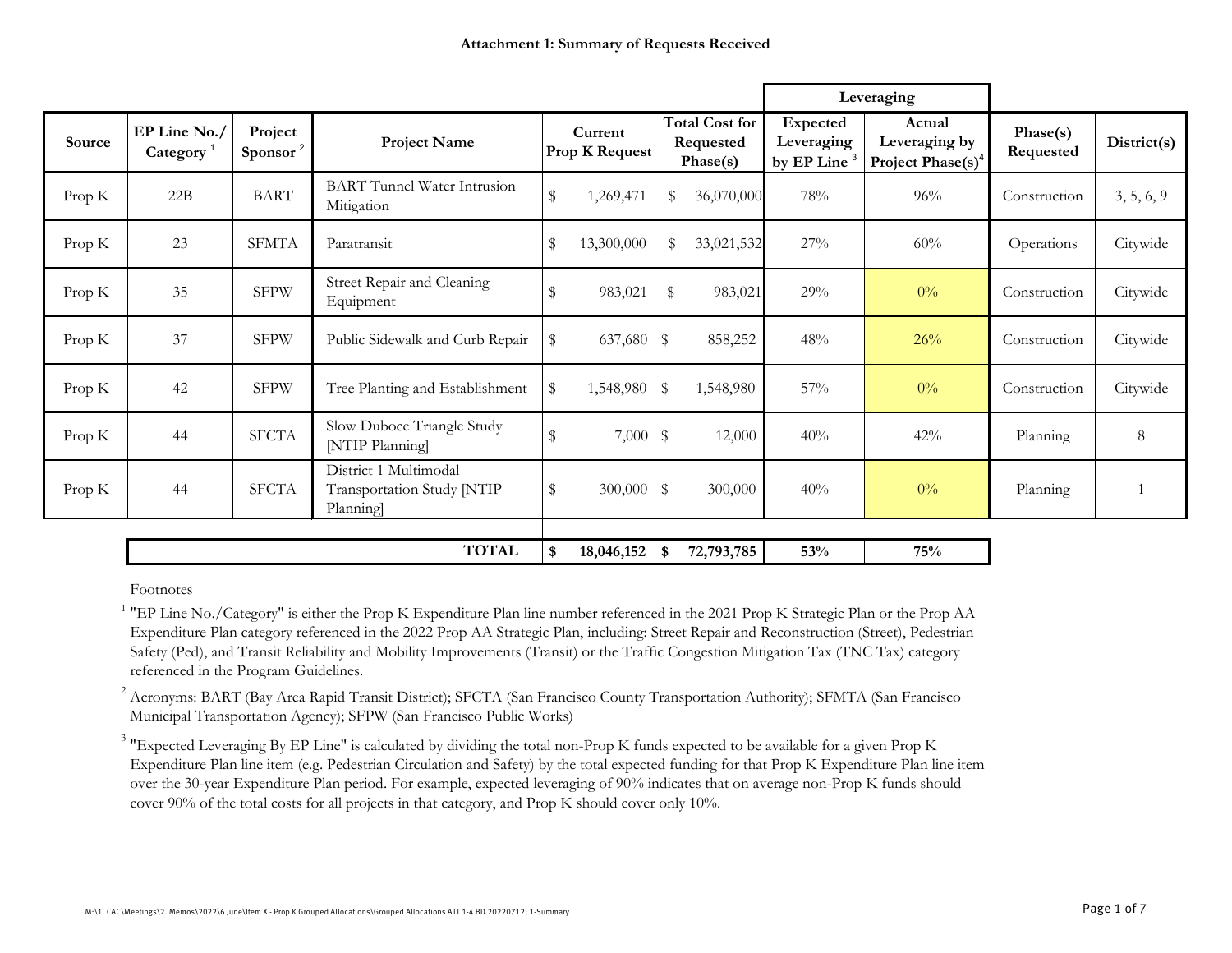#### **Attachment 1: Summary of Requests Received**

<sup>4</sup> "Actual Leveraging by Project Phase" is calculated by dividing the total non-Prop K, non-Prop AA, or non-TNC Tax funds in the funding plan by the total cost for the requested phase or phases. If the percentage in the "Actual Leveraging" column is lower than in the "Expected Leveraging" column, the request (indicated by yellow highlighting) is leveraging fewer non-Prop K dollars than assumed in the Expenditure Plan. A project that is well leveraged overall may have lower-than-expected leveraging for an individual or partial phase.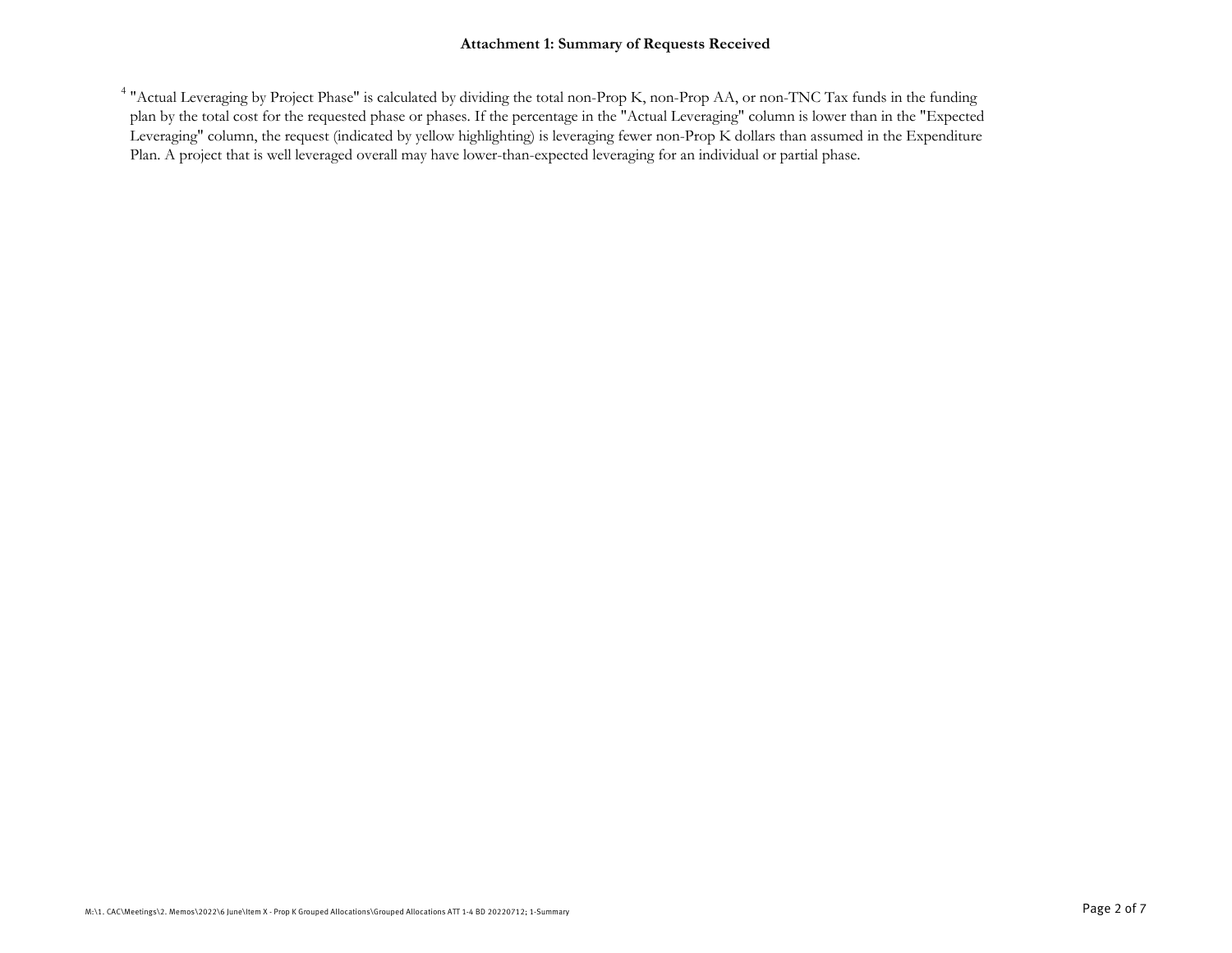# **Attachment 2: Brief Project Descriptions <sup>1</sup>**

| EP Line No./<br>Category | Project<br>Sponsor | <b>Project Name</b>                              | Prop K Funds<br>Requested | <b>Project Description</b>                                                                                                                                                                                                                                                                                                                                                                                                                                                                                                                                                                                                                                                                                                          |
|--------------------------|--------------------|--------------------------------------------------|---------------------------|-------------------------------------------------------------------------------------------------------------------------------------------------------------------------------------------------------------------------------------------------------------------------------------------------------------------------------------------------------------------------------------------------------------------------------------------------------------------------------------------------------------------------------------------------------------------------------------------------------------------------------------------------------------------------------------------------------------------------------------|
| 22B                      | <b>BART</b>        | <b>BART</b> Tunnel Water<br>Intrusion Mitigation | 1,269,471<br>\$           | This request will fund the construction phase for repairs to mitigate water intrusion in the<br>tunnels along BART's M-line, which includes all of BART's tracks in San Francisco. The M-<br>line was constructed over 50 years ago and has sections that are either steel-lined or are<br>concrete. Currently, water seeps into the steel-lined tunnel areas via joints of the tunnel and<br>into the concrete areas through cracks. The Project's goal is to mitigate this water intrusion<br>with repairs in the concrete and curtain grouting in the steel areas. These repairs will<br>increase safety and security for customers, employees, and train operations. Construction is<br>expected to be complete in Spring 2027. |
| 23                       | <b>SFMTA</b>       | Paratransit                                      | 13,300,000<br>S           | The SFMTA provides paratransit services to persons with disabilities. Since inception of the<br>Prop K program, sales tax funds have supported the program's taxi trips, pre-scheduled van<br>trips, inter-county trips, and group van trips to senior centers. This request will help fund<br>the Fiscal Year 2022/23 paratransit broker contract. The requested amount reflects the<br>increased programming in the 2021 Prop K Strategic Plan from \$10.1 million to \$13.3<br>million for the next three fiscal years to provide near-term stability for the paratransit<br>program.                                                                                                                                            |
| 35                       | <b>SFPW</b>        | Street Repair and<br>Cleaning Equipment          | \$<br>983,021             | Purchase 3 pieces of street repair and cleaning equipment to replace equipment that has<br>exceeded its useful life, including 1 full size street sweeper, 2 full size electric pickup trucks,<br>and 1 10-wheel dump truck. All requested equipment is California Air Resources Board<br>compliant and meet current emissions standards. Public Works expects all equipment to be<br>accepted for use by Fall 2023.                                                                                                                                                                                                                                                                                                                |
| 37                       | <b>SFPW</b>        | Public Sidewalk and<br>Curb Repair               | $\$\$<br>637,680          | SFPW is responsible for repairing sidewalks around City-maintained trees, adjacent to City<br>properties, and at the angular returns of all intersections. Requested funds will be used to<br>repair non tree-related damage to public sidewalks, curb and gutters, and angular returns at<br>approximately 300 locations. See page E5-44 of the enclosure for the list of backlog<br>locations as of May 2022. A portion of the Tree Maintenance Fund established by Prop E<br>(2016) will be used to repair sidewalks damaged by City maintained trees. SFPW expects all<br>repairs funded by this request to be done by June 2023. Members of the public can request<br>sidewalk repairs by calling 311.                         |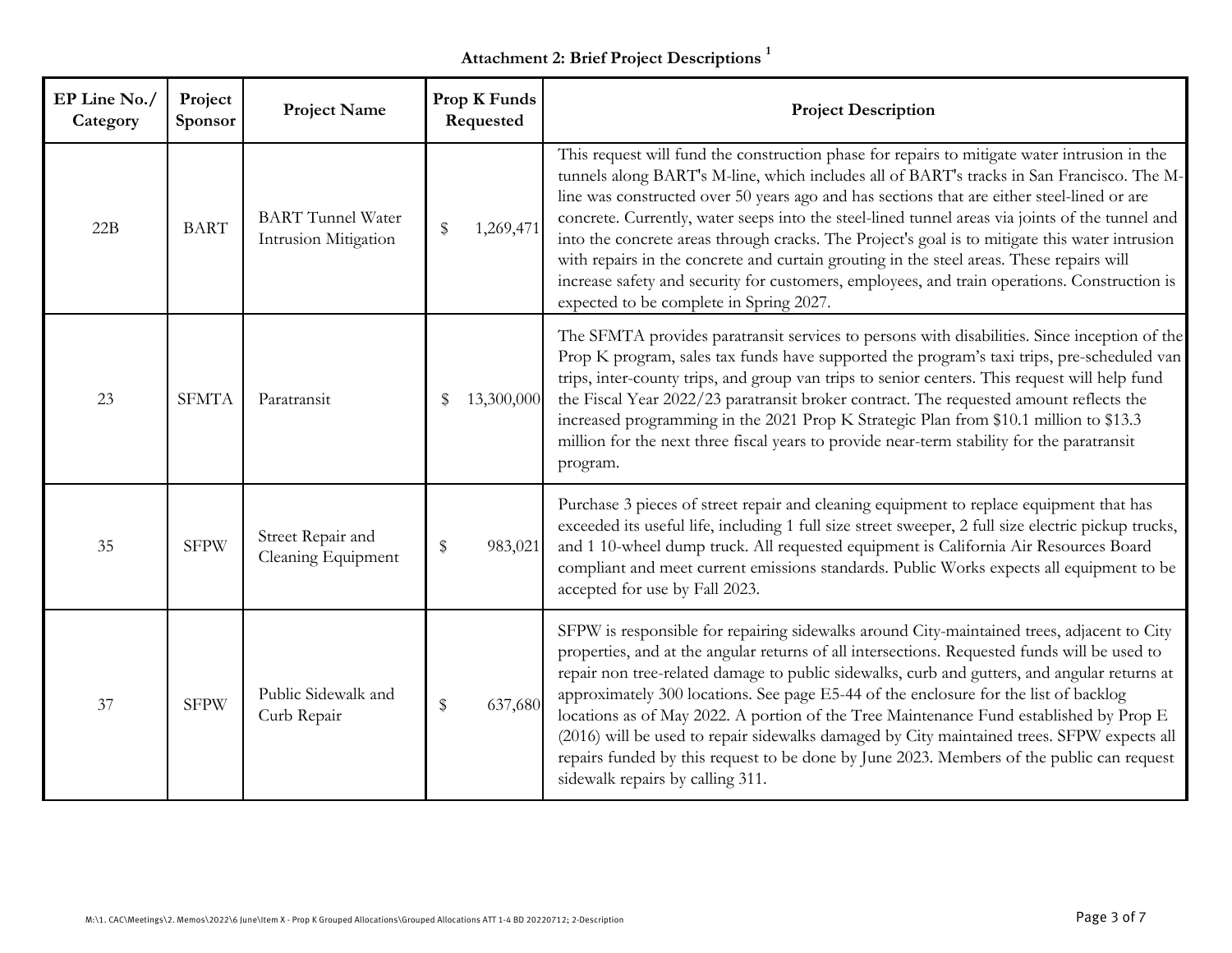# **Attachment 2: Brief Project Descriptions <sup>1</sup>**

| EP Line No./<br>Category | Project<br>Sponsor | <b>Project Name</b>                                              | Prop K Funds<br>Requested | <b>Project Description</b>                                                                                                                                                                                                                                                                                                                                                                                                                                                                                                                                                                                                                                                                                                                                                                                                                                                                                                                    |
|--------------------------|--------------------|------------------------------------------------------------------|---------------------------|-----------------------------------------------------------------------------------------------------------------------------------------------------------------------------------------------------------------------------------------------------------------------------------------------------------------------------------------------------------------------------------------------------------------------------------------------------------------------------------------------------------------------------------------------------------------------------------------------------------------------------------------------------------------------------------------------------------------------------------------------------------------------------------------------------------------------------------------------------------------------------------------------------------------------------------------------|
| 42                       | <b>SFPW</b>        | Tree Planting and<br>Establishment                               | \$<br>1,548,980           | Requested funds will be used to plant approximately 660 trees in the public right-of-way<br>and water newly planted trees on a regular basis for three years to ensure successful<br>establishment. Once established, these trees will be maintained with funds from the Tree<br>Maintenance Fund. To identify priority planting sites, SFPW will use data from the<br>comprehensive street tree census, which identified all street trees in the public right-of-way<br>as well as existing empty basins and potential new planting sites. Requested funds will be<br>used for tree planting in the Tenderloin and South of Market areas where tree canopy levels<br>are some of the lowest in the City. The full list of priority locations for planting based on<br>SFPW's tree database is available upon request to staff. Plantings will be complete by June<br>2023. Members of the public can request a tree planting by calling 311. |
| 44                       | <b>SFCTA</b>       | Slow Duboce Triangle<br>Study [NTIP Planning]                    | \$<br>7,000               | The Duboce Triangle Neighborhood Association is working with the District 8 office to<br>engage two UC Berkeley students to run community workshops and develop concept<br>designs for "Vision Slow Triangle" based on research they have already conducted on<br>walkability and mobility, sustainability, and public space activation. This request,<br>recommended by Chair Mandelman, will help fund Public Realm Design Values &<br>Guidelines and Critical Concept Designs for locations around the neighborhood, including<br>the intersections of Duboce and Sanchez and Noe and Sanchez. All work will be done by<br>the end of Summer 2022.                                                                                                                                                                                                                                                                                         |
| 44                       | <b>SFCTA</b>       | District 1 Multimodal<br>Transportation Study<br>[NTIP Planning] | \$<br>300,000             | This study, requested by Commissioner Chan, will engage the community to identify known<br>mobility challenges and develop up to three near- to medium-term concepts to improve<br>transit reliability and pedestrian and bicycle safety within District 1. The study will also<br>identify trip patterns and markets for trips within District 1 that have a high potential for<br>mode shift, and identify one high-level concept to support mode shift for trips that start<br>and end within the District. Upon completion, expected by December 2023, the final report<br>will be presented to the Board for approval.                                                                                                                                                                                                                                                                                                                   |
|                          |                    | <b>TOTAL</b>                                                     | \$18,046,152              |                                                                                                                                                                                                                                                                                                                                                                                                                                                                                                                                                                                                                                                                                                                                                                                                                                                                                                                                               |

<sup>1</sup> See Attachment 1 for footnotes.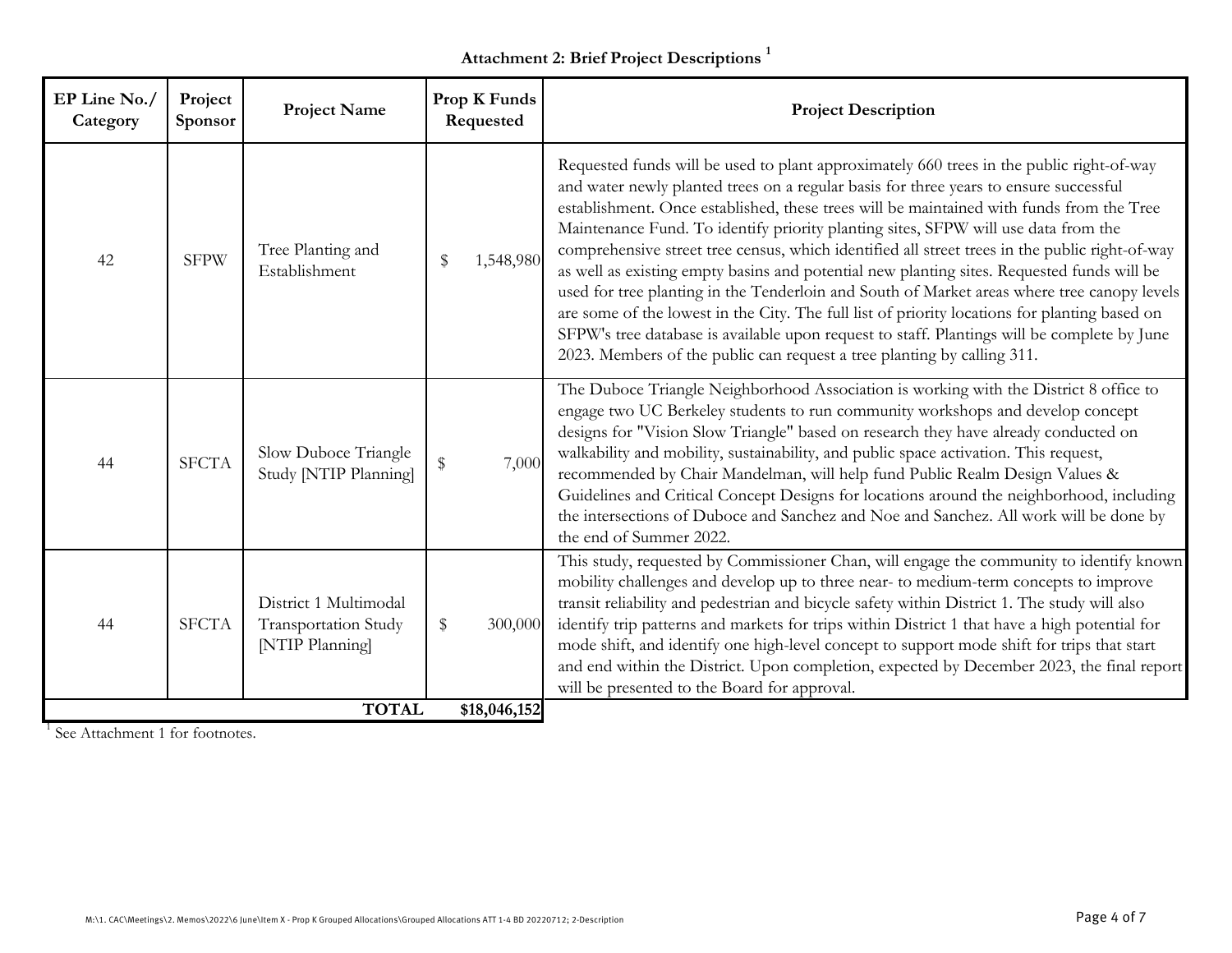**Attachment 3: Staff Recommendations 1**

|                                     |                    |                                                  |                                  | 91113                                                                                                                                                                                                                                                                                                                                                                                                                                          |
|-------------------------------------|--------------------|--------------------------------------------------|----------------------------------|------------------------------------------------------------------------------------------------------------------------------------------------------------------------------------------------------------------------------------------------------------------------------------------------------------------------------------------------------------------------------------------------------------------------------------------------|
| <b>EP</b> Line<br>No. /<br>Category | Project<br>Sponsor | <b>Project Name</b>                              | Prop K Funds<br>Recommended      | Recommendations                                                                                                                                                                                                                                                                                                                                                                                                                                |
| 22B                                 | <b>BART</b>        | <b>BART</b> Tunnel Water Intrusion<br>Mitigation | $\$\$<br>1,269,471               |                                                                                                                                                                                                                                                                                                                                                                                                                                                |
| 23                                  | <b>SFMTA</b>       | Paratransit                                      | 13,300,000<br>\$                 |                                                                                                                                                                                                                                                                                                                                                                                                                                                |
| 35                                  | <b>SFPW</b>        | Street Repair and Cleaning<br>Equipment          | $\$\$<br>983,021                 | 5-Year Prioritization Program (5YPP) Amendment: The<br>recommended allocation is contingent upon a minor amendment of the<br>Street Repair and Cleaning Equipment 5YPP to reprogram \$5,706 in<br>deobligated funds from projects completed under budget, to the subject<br>project. See attached 5YPP amendment for details.                                                                                                                  |
| 37                                  | <b>SFPW</b>        | Public Sidewalk and Curb Repair                  | \$<br>637,680                    |                                                                                                                                                                                                                                                                                                                                                                                                                                                |
| 42                                  | <b>SFPW</b>        | Tree Planting and Establishment                  | $\$\$<br>1,548,980               |                                                                                                                                                                                                                                                                                                                                                                                                                                                |
| 44                                  | <b>SFCTA</b>       | Slow Duboce Triangle Study [NTIP]<br>Planning    | $\sqrt[6]{\frac{1}{2}}$<br>7,000 | Special Conditions: The recommended allocation is contingent upon a<br>waiver of Prop K policy prohibiting reimbursement of project costs<br>incurred prior to execution of the Standard Grant Agreement. Costs will<br>be eligible for reimbursement beginning June 1, 2022. Recommendation<br>is also conditioned upon a waiver of NTIP policy requiring that the<br>Board accept or approve the final<br>report for NTIP planning projects. |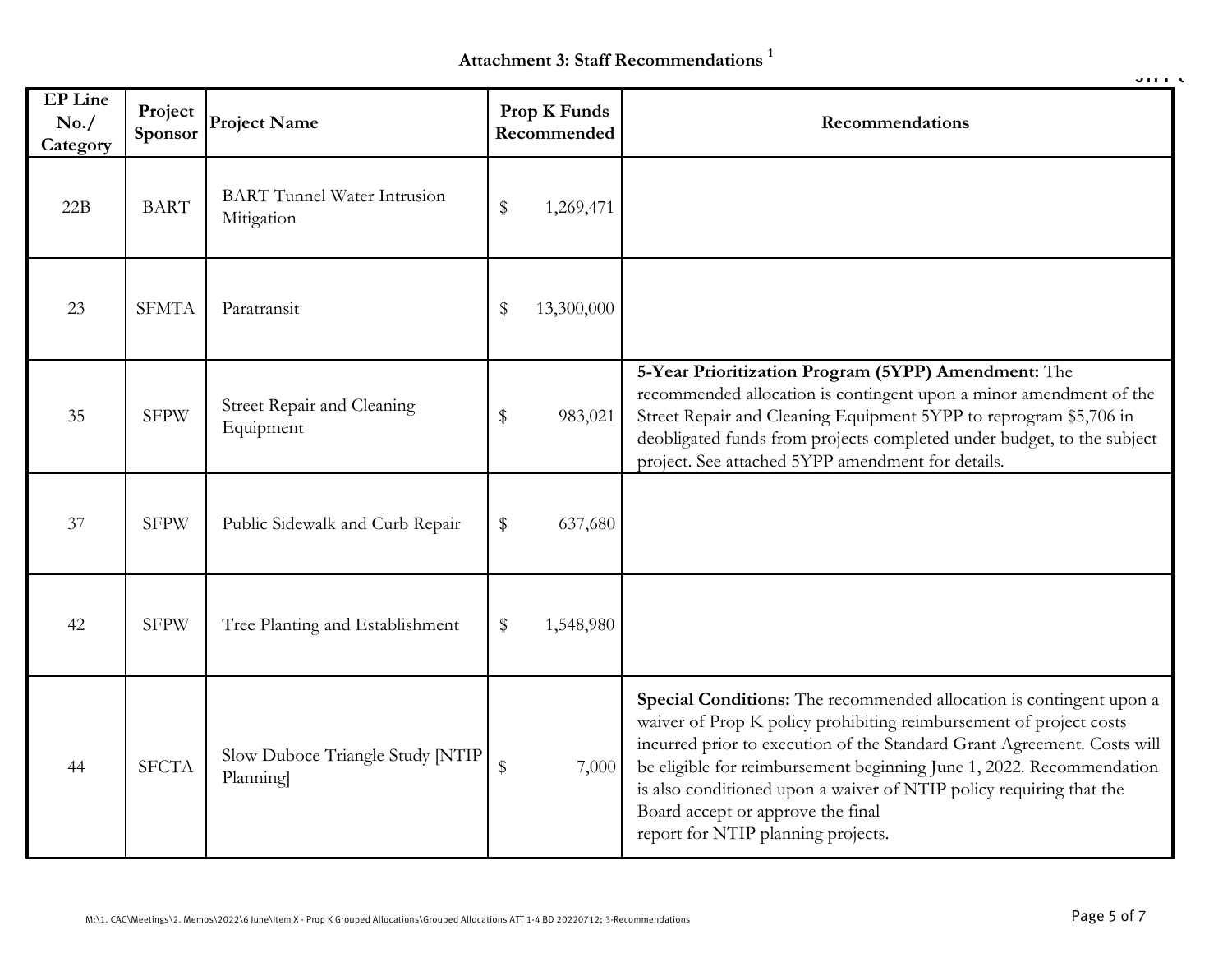## **Attachment 3: Staff Recommendations 1**

| <b>EP Line</b><br>No. /<br>Category | Project<br><b>Sponsor</b> | <b>Project Name</b>                                             | <b>Prop K Funds</b><br>Recommended | <b>Recommendations</b>                                                                                                                                                                                                                    |
|-------------------------------------|---------------------------|-----------------------------------------------------------------|------------------------------------|-------------------------------------------------------------------------------------------------------------------------------------------------------------------------------------------------------------------------------------------|
| 44                                  | <b>SFCTA</b>              | District 1 Multimodal<br>Transportation Study [NTIP<br>Planning | 300,000                            | Special Condition: Upon completion (anticipated December 2023),<br>staff will present the draft final report, including key findings,<br>recommendations, next steps, implementation, and funding strategy, to<br>the Board for approval. |
|                                     |                           | <b>TOTAL</b>                                                    | 18,046,152                         |                                                                                                                                                                                                                                           |

<sup>1</sup> See Attachment 1 for footnotes.